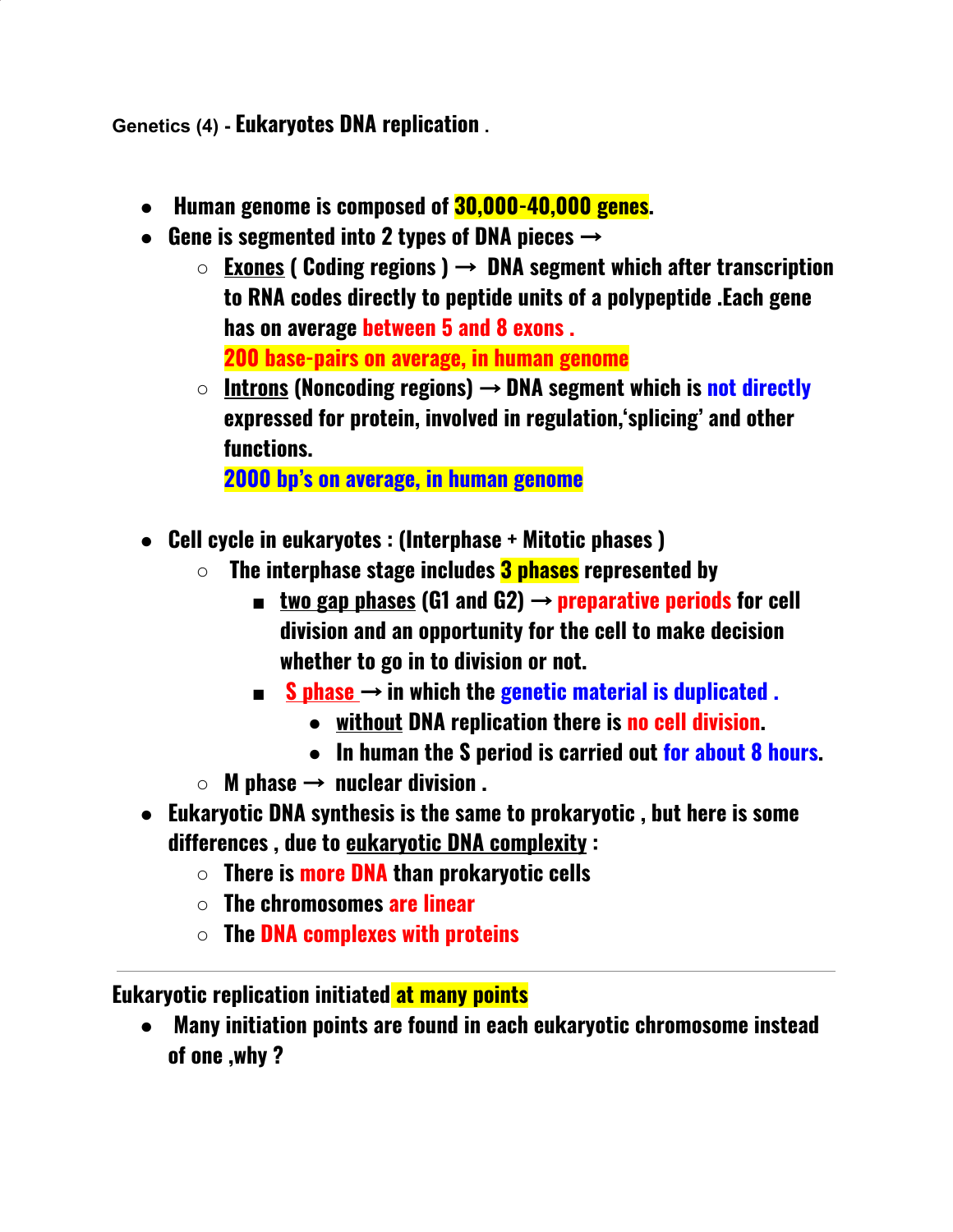- **○ Eukaryotic genome is so large (about 100x the size of bacterial DNA).**
- **○ It would take days to replicate the whole length of eukaryotic chromosome using the same single initiation point as in prokaryotes.**
- **● How many initiation points are there in human DNA replication ?**
	- **○ about 10,000 .**
- **● The initiation point is called a replicons which do not need specific termination sequences.**
- **● For eukaryotic chromosomes, there are multiple replicons per chromosome.**
- **● Not all replicons are activated simultaneously ,clusters of 20-80 adjacent replicons are activated throughout S phase until the whole chromosome is completely replicated .**
- T**he rate of eukaryotic DNA replication is much slower than prokaryotes** → **only 100-200 nucleotides bases/sec are replicated in eukaryotic Okazaki fragments .**
- **● The majority of replication forks results in the whole genome being replicated in only about 8 hours .**
- **● Histones for packaging the DNA are synthesized simultaneously with DNA replication to bind the new DNA .**

**Enzymes involved in eukaryotic DNA replication**

- **● DNA Polymerase** α
	- **○ Initiation the synthesis of RNA primer (about 20-30 ribonucleotides)**
	- **○ Adds DNA to the RNA primers**
	- **○ has low processivity (efficiency) of DNA synthesis.**
	- **○ no 3**→ **5 exonuclease activity**
- **● DNA Polymerase** δ
	- **○ The principal DNA polymerase in eukaryotic DNA replication .**
	- **○ has 3**→ **5 exonuclease activity**
	- **○ Becomes highly processive , when it complexes with PCNA.**
- **● DNA helicase**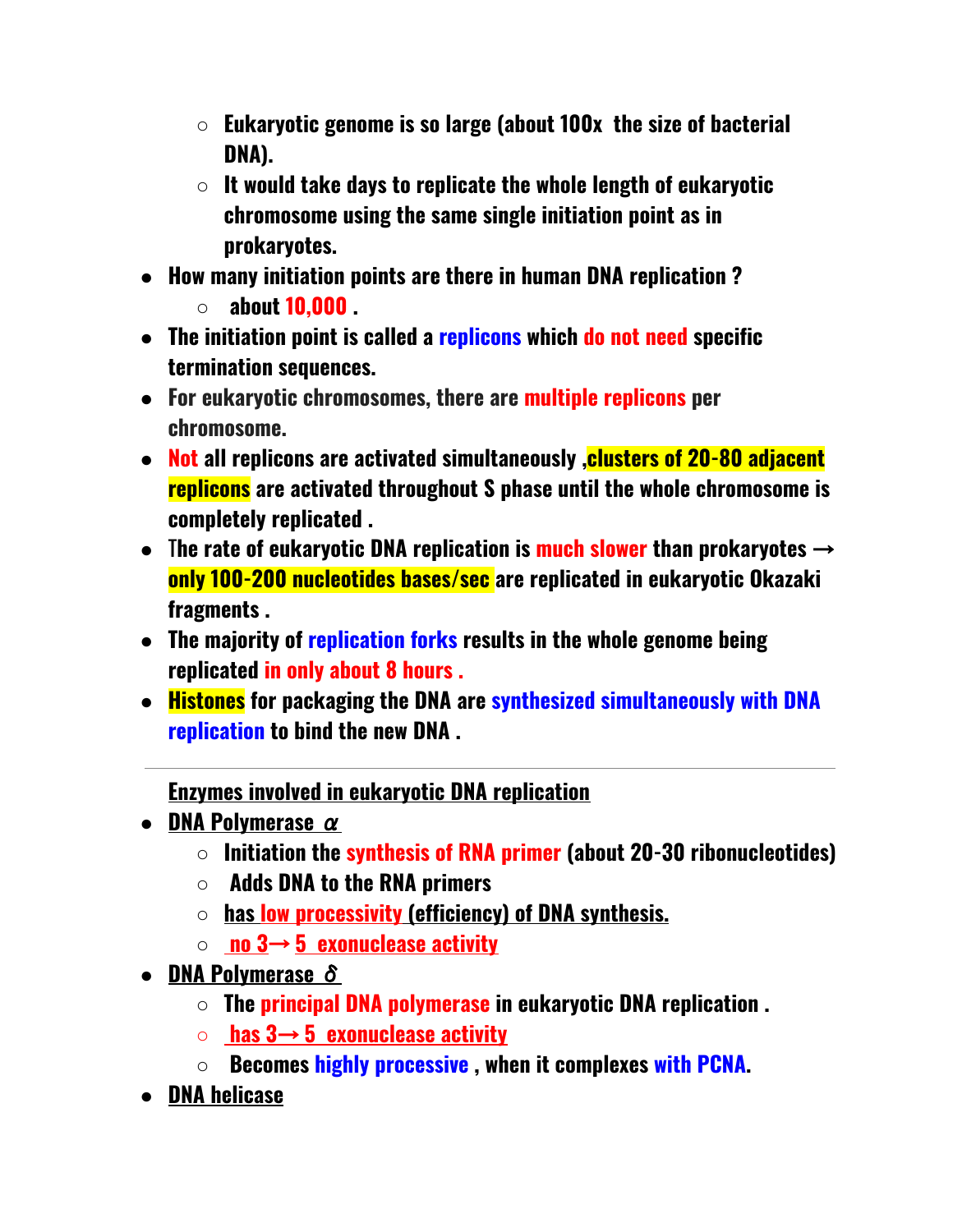- **○ carries out partial unwinding of double helix DNA at the initiation point before the starting of DNA replication.**
- **● PCNA**
	- **○ Provides high processivity to DNA Polymerase** δ
- **● RPA** → **Replication Protein A.**
- **● ssDNA-binding protein**
	- **○ facilitates the unwinding of the helix to create two replication forks.**
- **● RFC**
	- **○ binds PCNA at the end of the primer**
- **● FEN1/RTH1** → **Exonuclease complex .**

## **Leading strand synthesis**

- **I.** Starts with  $\rightarrow$  primase activity of **DNA Pol**  $\alpha$  to put down RNA primer in 5' **3'-direction ,It also adds a piece of DNA to the primer .**
- **II. RFC binds PCNA at the end of the primer**
- **III. PCNA displaces DNA Pol** α**.**
- **IV. DNA polymerase** δ **binds to PCNA at the 3' ends of the growing strand ,why ?to carry out polymerase switching to highly processive DNA synthesis activity.**
	- **● The RFC mediates the polymerase switching by helping in :**
		- **○ Assembly of PCNA**
		- **○ Removal of DNA Pol** α
		- **○ Addition of DNA Pol** δ

## **Lagging strand synthesis**

- **I. RNA primers synthesized by DNA polymerase** α **,every 50 nucleotides and consist of 20-30 nucleotides RNA**
- **II. DNA polymerase** δ **switching to extend the RNAprimers and generating Okazaki fragments**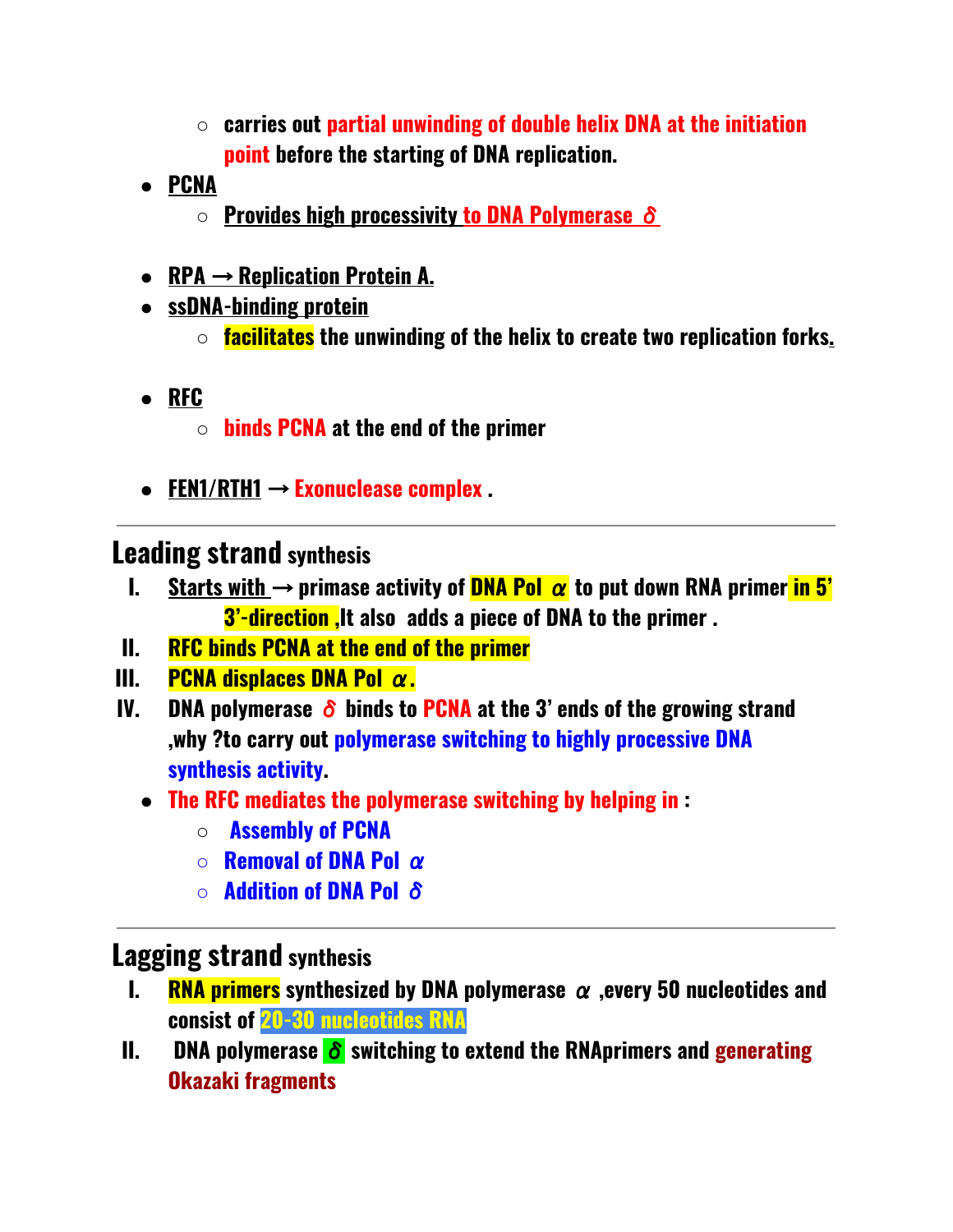- **III. When the DNA Pol** δ **polymerizes the RNA primer of the downstream Okazaki fragment, RNase H1 removes all but the last RNA nucleotide of the RNA primer**
- **IV. The FEN1/RTH1 exonuclease complex removes the last RNA nucleotide**
- **V. DNA Pol** δ **fills in the gap as the RNA primer is being removed .**
- **VI. DNA ligase joins the Okazaki fragment to the growing strand**

**Telomeres problem during human DNA replication**

- **● Telomeres present at the ends of linear chromosomal DNA and consist of long area of short repeating sequences TTAGGG ;to protect the integrity and stability of human chromosomes**
- **● What is the problem ? during DNA synthesis these chromosome ends cannot be replicated with DNA polymerase.**
- **● Sequence of TTAGGG is repeated approximately 2,500 times in humans**
- **● In humans, average telomere length declines from about 11 kilobases at birth to less than 4 kilobases in old age (Aging process)**
- **● Average rate of decline being greater in men than in women.**
- **● The end of a telomere inserts back into the main body of the telomere to form a T-loop**

**DNA can only be synthesized at the 3'-end of a preexisting DNA or RNA chain ; no available mechanism for achieving DNA synthesis all of the ways to the end of the lagging strand (**بالـ مشكلة هاي یعني **lagging )** ، فیها بس لیش**? Once the primer in the last Okasaki fragment is removed by a 5' to 3' exonuclease it is not possible to replace it with DNA, why is that ? because the 5 - ends of the lagging strands does not have enough space to put a new primer with free 3'-hydroxyl group and therefore it is not copied completely**

شو أثر هالحكي ؟

**Repetition of this over many rounds of replication, will cause chromosomes to gradually develop major shortening in their ends.**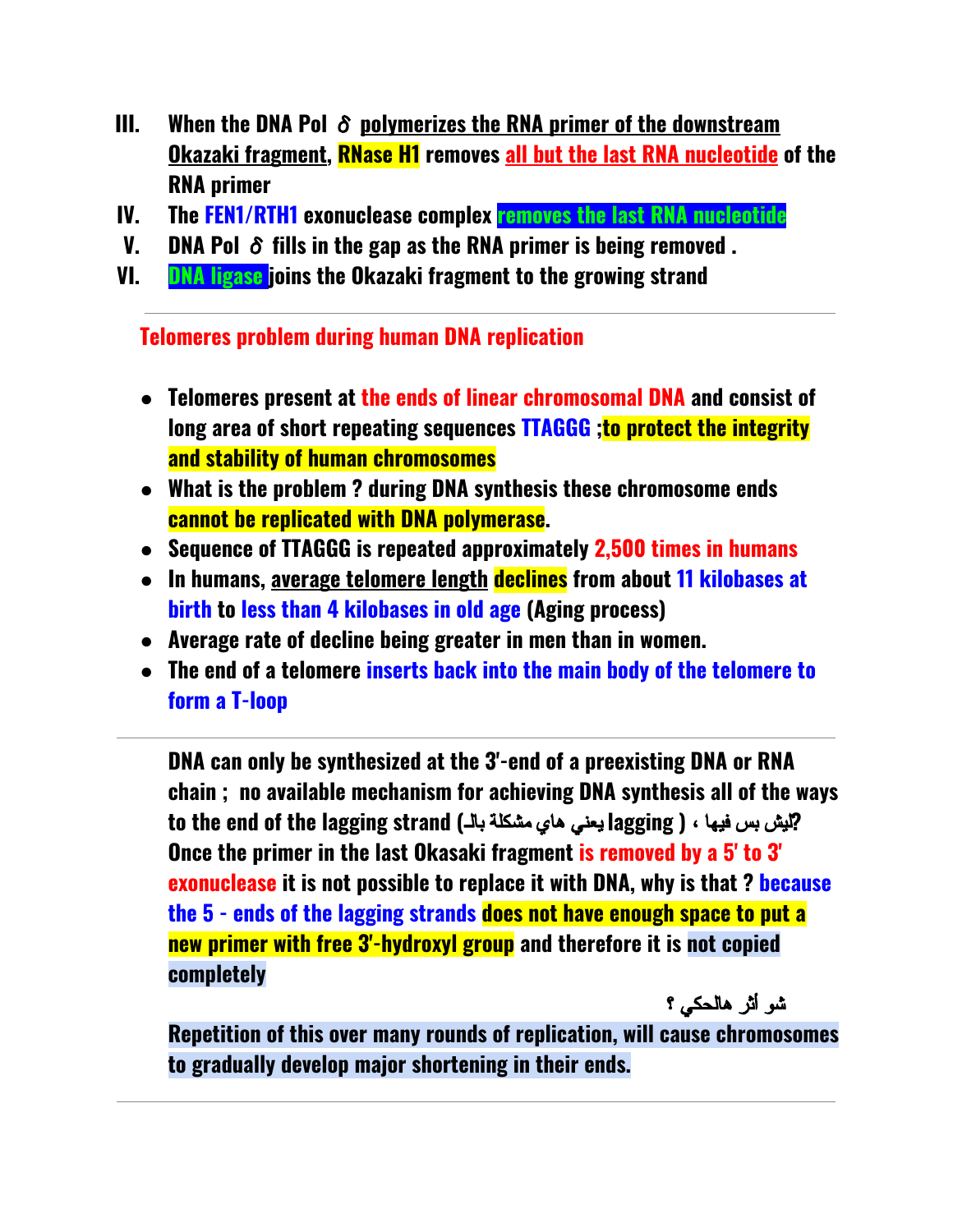## **Correction of the chromosome ends by the enzyme Telomerase**

- **● progressive shortening of telomeres during successive cell divisions induces chromosomal instability .**
- **● Telomerase enzyme** → **ribonucleo-protein complex containing RNA-dependent DNA polymerase activity and 450-nucleotide RNA. It can act as a reverse transcriptase enzyme by using its own repetitive RNA sequence (AAAACCCC ) as a template to add a repeat complementary sequence of TTAGGG to the 3- OH end of leading strand in telomeres of human DNA.**
- **● This addition step by telomerase is repeated several times until an extend 3- end of the DNA is formed.**
- **● The role of telomerase enzyme is ended leaving gap in the 5- phosphate end of the opposite lagging DNA strand .**
- **● This gap will be filled later by**
	- **○ primase (adding short RNA primer ).**
	- **○ combined actions of DNA polymerase and ligase activities.**
- **● somatic cells lack telomerase activity ,thus** → **their telomeres get shorter with each cell division (About 50 bases are lost from each telomere every time a cell divides)**
- **● cancer cells have high activity of telomerase enzyme that increases their survivals.**

**Model for initiation of the DNA replication cycle in eukaryotes ORC(Origin recognition complex ) is present at the replicators throughout the cell cycle ( Responsible for directing of DNA replication and is required for its initiation ).**

**The pre-replication complex (pre-RC)** → **assembled through sequential addition of the RAP (replication activator protein) & RLFs (replication licensing factors )**

**● Phosphorylation of the RAP,ORC,and RLFs triggers replication, after initiation, a post-RC state (post replication )is established, and the RAP & RLFs are degraded**→ **preventing further initiation events .**